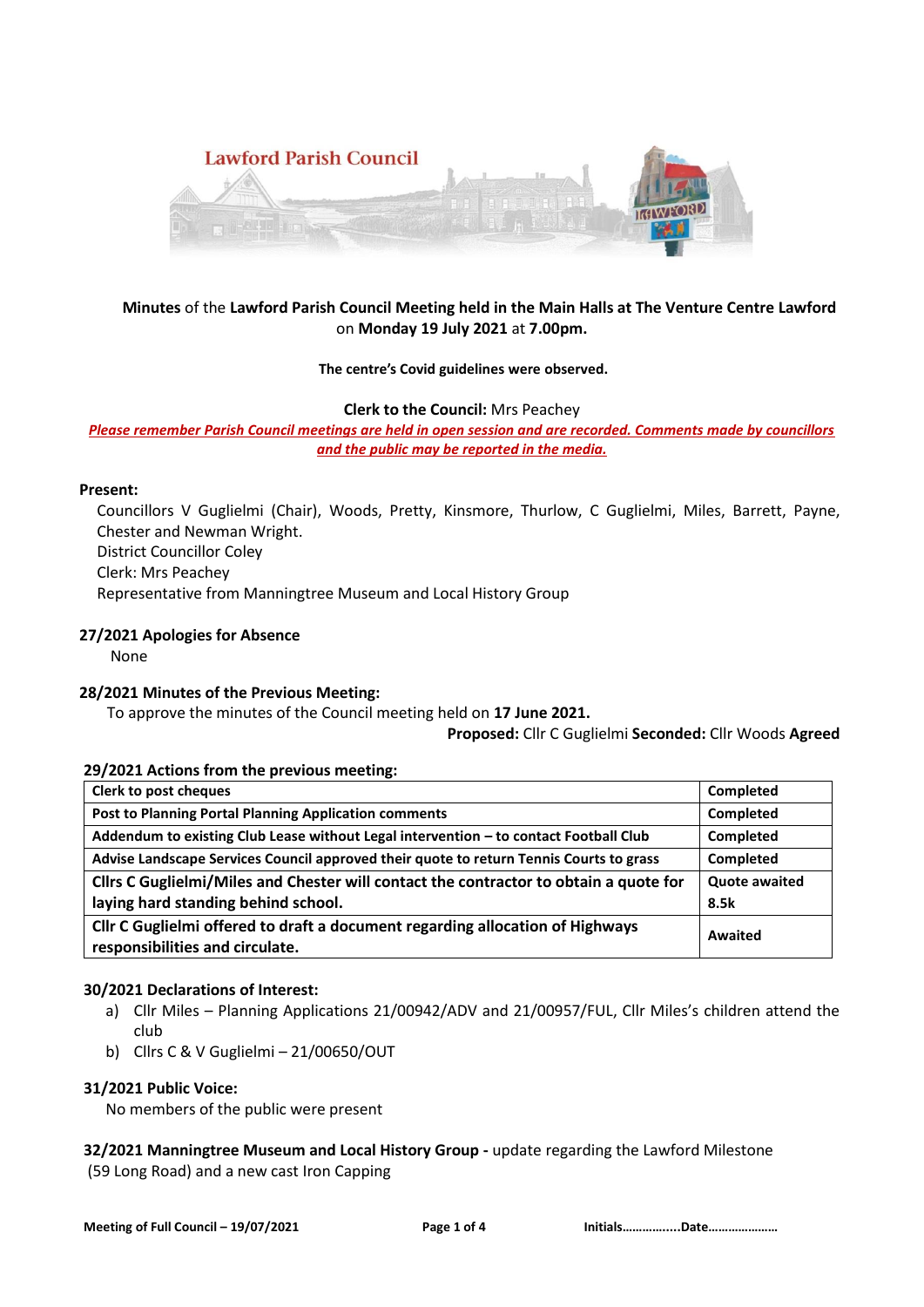Led by Mr Horlock the Museum are further along with casting a new Mile Plate for the stone being relocated on Mistley High Street. This is being assisted by a generous donation by EDME towards the cost.

The one pattern being constructed can be used for other posts, with just labour and costs for the different lettering used (approximately £100) plus the cost of the casting (£360), painting and setting in the ground.

The proposal is to cast one to go with the stone still in place in Long Road, on the grassed area next to Meadway (from no's 10 to 1). It is not yet clear how much of the stone remains, but the new casting is designed to fit with it. Request:

- a) Council agrees with the casting and installation of the Long Road mile post.
- b) To assist with the cost by a donation of (£300.00 + vat) £360.00 to Manningtree Museum.

**Action Clerk - Take to Administration Committee**

Mr Gooding asked if it was known who owns the land where the milestone is sited. Cllr C Guglielmi believed it was ECC but will make enquiries **Action – Cllr C Guglielmi**

## **33/2021 District, County Councillors and Crime Reports and Update**

Reports were circulated as they become available and where possible published on council's Website

- a) The District Councillor's report
- b) The County Councillor's report and update on highways and other issues related to LPC
	- i. Emails received from a gentleman on Leftleys Estate regarding vehicle parking. Cllr Guglielmi will arrange a site visit with NEPP to discuss Yellow Lines. A consultation was also suggested but no decision arrived at.
	- ii. Pedestrian Crossing on Colchester Road previous attempts to gain a crossing have not succeeded. The Headmistress believes that unless it is a light-controlled crossing, it will not be wanted. Cllr C Guglielmi will order a Speed Survey.
	- iii. Little Pumpkins to unlock/lock Lawford Green car park whilst the school takes its Summer Holidays.
	- iv. School Lane & Wignall Street offending overhang from the property "Aden" Wignall Street CO11 2JG Clerk was requested to write to the resident of Aden requesting the offending growth be regularly cutback. Thank you letter to be sent to Mr Yule Drake from 2 School Lane CO11 2HZ who once again cut it back to ensure safe passage for other residents. **Action Clerk**
	- v. Cllr Pretty Railway bridge height sign is lying beside the bridge and many signs in the vicinity are dirty.
	- vi. Cllr Chester are City & Country Developments providing crossings at their development. Cllr C Guglielmi advised they are not. Cllr Chester highlighted the danger of all its residents having to cross Long Road to get to Manningtree, the Railway Station, Doctors and so on. Cllr C Guglielmi will pursue this through the LHP.
- c) Crime Report yet to be received

## **34/2021 Administration Committee:**

a) Council agreed in future to hold its Full Council Meeting in the Jubilee Room at the Venture Centre given the size of the Small Hall at Ogilvie is not sufficient under the present circumstances. The meetings will begin at 7pm. **Proposed:** Cllr C Guglielmi **Seconded:** Cllr Pretty **Agreed**

 **Action - Clerk**

- b) It was agreed the discussion regarding the allocation of Reserves and a suitably timed programme be discussed at the Administration Committee meeting on 2 August. **Action** - **Clerk**
- c) Council approved the Reserve Policy **Proposed:** Cllr C Guglielmi **Seconded:** Cllr Pretty **Agreed**
- **d) Council's expenditure:**

Cheques will be delivered and signed as in previous months *(checked and signed by three councillors)* 

- i. In line with audit guidelines *(approved at Full council August 2018)* the first councillor invoices and cheques are delivered to will verify invoices and the prepared cheques agree, confirmed by initialling Expenditure spreadsheet, cheques, and invoices with green ink.
- ii. A list of expenditure will be circulated prior to the meeting for information.

## **Proposed:** Cllr Miles **Seconded:** Cllr Pretty **Agreed**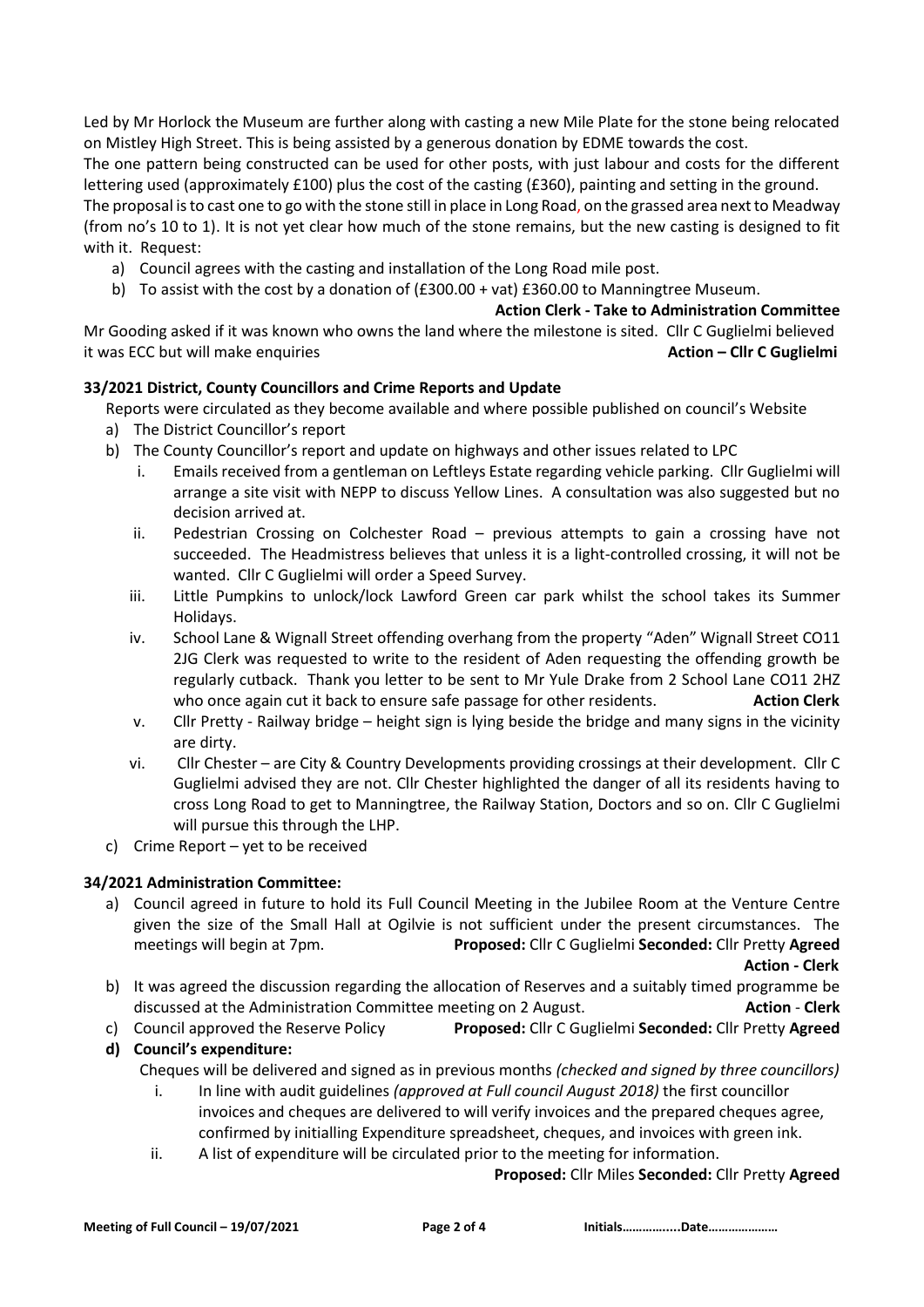**For note:** Council wish to return to checking and signing cheques at its Full Council Meetings

## **35/2021 Planning:**

 **For note:** Paper copies of Planning Applications are no longer being issued by TDC, all applications must be viewed on the TDC Planning Portal

a) Cllr Miles gave a précis of the meeting held with Steven Rose ref Application 21/00650/OUT

#### **No objection**

Council does not object to the delay in building the access road to Long Road as there is now provision for a mini roundabout to be built at the junction of Bromley Road and Wignall Street which Council believes will be better for traffic control in the area, but council has asked for this work to be completed as soon as feasibly possible to minimise delay caused by its construction when the Lawford Green development has more residents causing more traffic.

Rose Builders agreed to look at this request and agreed if it were viable to start work earlier than planned, they would. **Proposed:** Cllr Miles **Seconded:** Cllr Pretty **Agreed Cllrs C and V Guglielmi abstained**

### b) **Applications 05/07/21.**

i) 21/00942/ADV, Mr L Schofield - Smart Dojos, 6 Jubilee End, Lawford, CO11 1UR *1no. fascia sign.* **No objection**

**Proposed:** Cllr Thurlow **Seconded:** Cllr Pretty **Agreed**

**Cllr Miles abstained** ii) 21/00957/FUL, Mr L Schofield - Smart Dojo, 6 Jubilee End, Lawford, CO11 1UR *Proposed change of use of the existing light industrial/storage unit (B1(c), B2 & B8 uses) to mixed use B1 (office), B8 (storage), D2 (leisure).* **No objection**

# **Proposed:** Cllr Thurlow **Seconded:** Cllr Pretty **Agreed**

## **Cllr Miles abstained**

*iii)* 21/01054/FUL Mr Kevin Welton – Mobile Mini UK Ltd, Riverside Ave West, Lawford, CO11 1UN *Erection of first floor office extension.* **No objection**

**Proposed:** Cllr Miles **Seconded:** Cllr Pretty **Agreed**

iv) 21/01089/FUL, Aaron Parkes, 3 The Avenue, Lawford, CO11 2FR *Erection of single storey rear extension.* **No objection**

## **Proposed:** Cllr Miles **Seconded:** Cllr Pretty **Agreed**

## **c) Applications 12/07/21**

- i) 21/01090/FUL, Mr and Mrs T Macken, 105, Colchester Road, Lawford CO11 2BN  *Erection of two storey side and first floor rear extension.* **No objection** **Proposed:** Cllr Miles **Seconded:** Cllr Pretty **Agreed** ii) 21/01171/FUL, Mel Adler, 4 Florence Gardens, Lawford, CO11 2FB
- *Proposed single storey rear extension with 4 No velux rooflights.* No objection

**Proposed:** Cllr Miles **Seconded:** Cllr Pretty **Agreed**

 iii) 21/01172/FUL, Jim and Kathryn Arthey, 50, Queensway, Lawford, CO11 1EW  *Proposed single storey rear extension* **No objection**

**Proposed:** Cllr Miles **Seconded:** Cllr Pretty **Agreed Action – Clerk to post comments**

## **d) Applications determined**

| 21/00877/FUL<br>Approval - Full<br>09.07.2021 Delegated Decision | Mr Mann              | Erection of two storey side extension<br>and porch               | 81 Long Road<br>Lawford<br>CO11 2HR      |
|------------------------------------------------------------------|----------------------|------------------------------------------------------------------|------------------------------------------|
| 21/00918/FUL<br>Approval - Full<br>05.07.2021 Delegated Decision | Mr Leigh<br>Moughton | Proposed rear extension, half single<br>storey, and half double. | 9 Stourdale Close<br>Lawford<br>CO11 2HY |